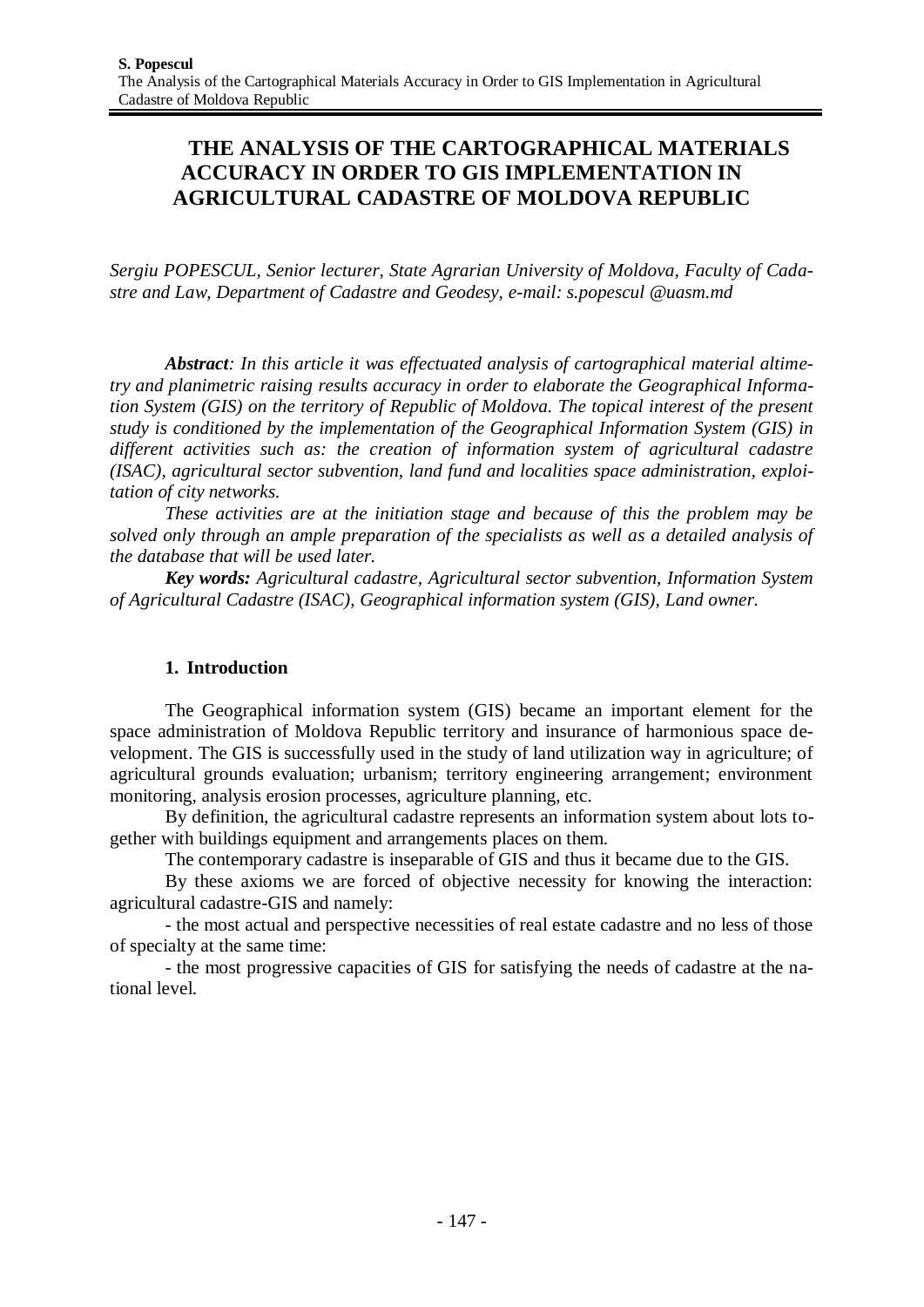

Figure 1. The multifunctional and methodological structure of agricultural cadaster Source: elaborated by the author on the basis of effectuated studies.

The multifunctional integrity of agricultural cadaster is also being manifested by the interaction of different processes in solving of the *common goal-social-economic durability.*

As a notion the GIS appeared relatively not long ago about 30 years ago.

At the same time as one has already ascertained both the necessity and the purpose have the capacity to evolve simultaneously with the society development.

From this point of view the GIS represents an interpretation of current space information necessities and of a concrete goal oriented to the solving of this need. It is necessary to ascertain the GIS components appeared at once with the society.

The elaboration of various maps (plans), topographical (geodesic) methods for formulating a space information is former. At the same time the GIS phrase is relatively new. What is the motivation?

The GIS phrase appeared at once with the necessity to confirm the honest and multifunctional content of GIS. It is appeared as an information necessity as a result of obtained progress in the domain space measurements technologies.

For this purpose are used the database collected by different methods with various equipment and devices. The accuracy, structure and volume of database are destination function, the GIS having a vast enough domain. In the present work are analyzed the materials from the qualitative point of view of the results of measurements categories in the lot destinated to make up of the cartographical materials /especially of top-cadastral plans/suit to the complexity degrees of the zones so to the requirement degrees in rendering of surfaces values, graphical material scale and the methods of making up of these ones. But the qualitative technical conditions for topographical measurements on the lot on large scales are being established according with the requirements of technical normatives depending on destination. For the urbanism work and territory systematization it is necessary a very high quality. In accor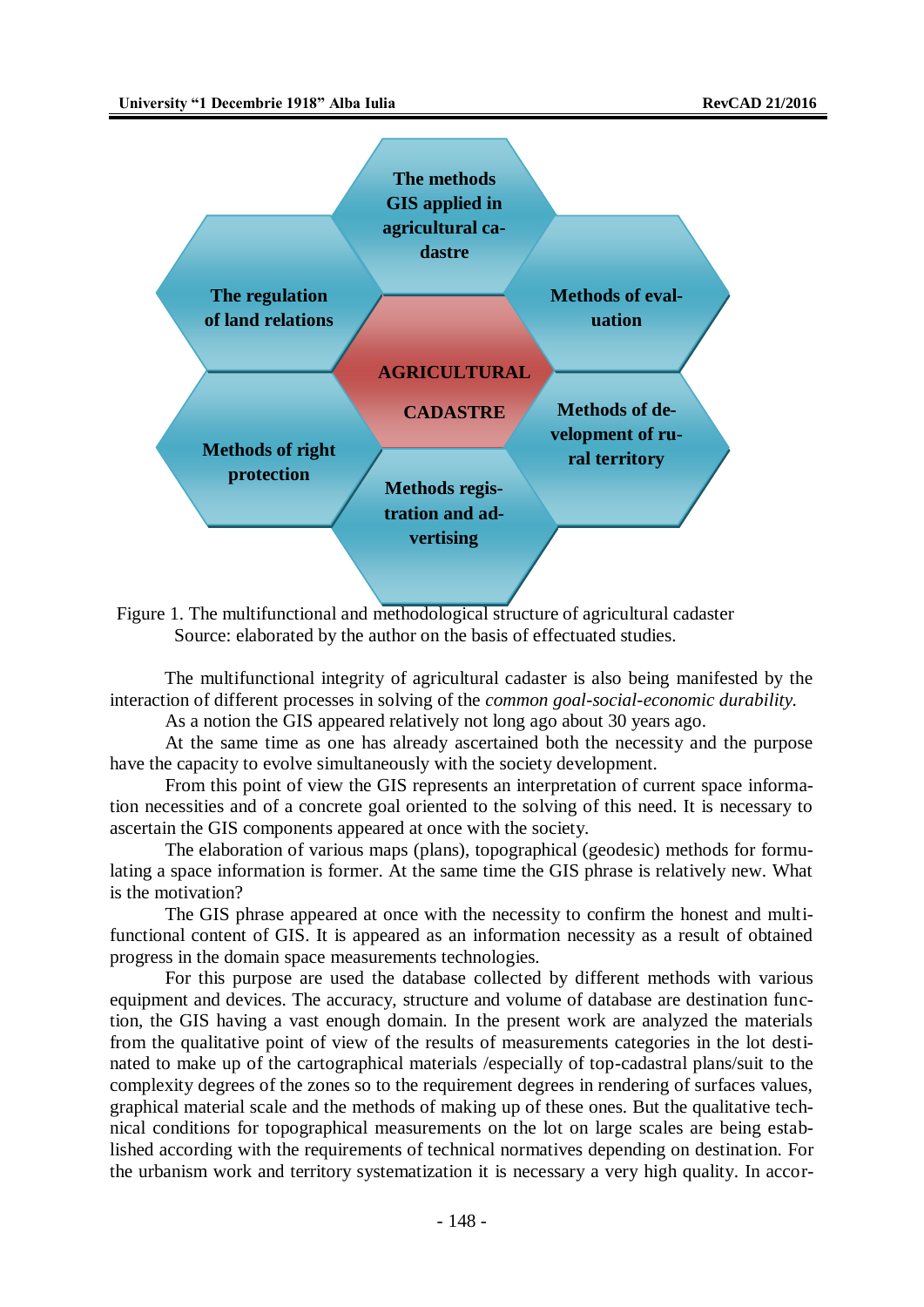dance with the requirements in force it is recommended to be used in the mentioned domain cartographical materials on the scale 1:500-1:25000 and for the land with agricultural destination 1:200-1:5000. In order to elaborate the materials named above, in instructions there is indicated the planimetric accuracy of 0,5-0,7 the given scale or 0,25-7,5 m. This accuracy directly influences on measurements accuracy and thus on equipment and raising methods. One should notice that in present with the introduction of new apparatus especially of GPS receptors and electronic tachymeter, with the interpretation of the measuring data on magnetic support, of new photogrammetric apparatus and means of automatic processing it is always being outlined new working technologies changing not only old raising technologies but also the methods of making up, bringing up-to-date of cartographical materials.

## **2. Material and method**

It is known the fact that cartographical materials can be made up by different methods and at the same time with various accuracies. But one should yet mention the accuracy of cartographical materials depends on used methods on making up. The cartographical materials may be made up on the basis of cosmic, aerial and terrestrial raisings. As a result of processing of measurement data today as a rule it is elaborated digital plans in electronic forms. Also for many applications it is being accepted the digitization of already existent topographical materials. These materials have different degree of quality from accuracy point of view. The size of accepted accuracy is of 0,3 mm (10 % from the points and named objects may have errors up 0,5 mm, that is permitted according to the instructions in force.

The cartographical materials accuracy is characterized by maximum error in planimetrical position of characteristic points of the details and contours, in comparison with the most approached points from the raising network-size that should not surpass:

- 0,5 mm of plan for the well definite points on the lot;
- 0,75 mm of plan for the points that are not marked permanently on the lot;
- 1,0 mm on the plan are points of variable limits.

But some instructions may establish more raised requirements. Because of this it is necessary to change the needs that all of them be unique, for example, in the instructions for execution of cadastral works it is recommended: 0,3 mm.

#### **3. Results and discussions**

The affected analyses on the measurements of data with electronic tachymeters show that the accuracy is much more raised than the plans one. For instance, the position of a point in relation with the station point will be function of distance measurement and angle one. The electronic tachymeters have the accuracy of 0,3 (seconds) of angles measurement and the accuracy of position will not surpass 5 cm for effected measurements with the tachymeter of 7 (seconds). The made up plans in digital form have an advantage recognizing in comparison with the traditional cartographical materials and the appeared error because of drawing is excepted. But this error as we know is accepted up 0,3 mm.

Analyzing the terrestrial raising results it was ascertained that the position of the points is also influenced by the way of marks choice. In the case of raising with electronic tachymeter of the dim points their deviation in some cases reaches the value of 0,5-1 m. Thus the planimetric position of these points for the majority of scales will be an independent size.